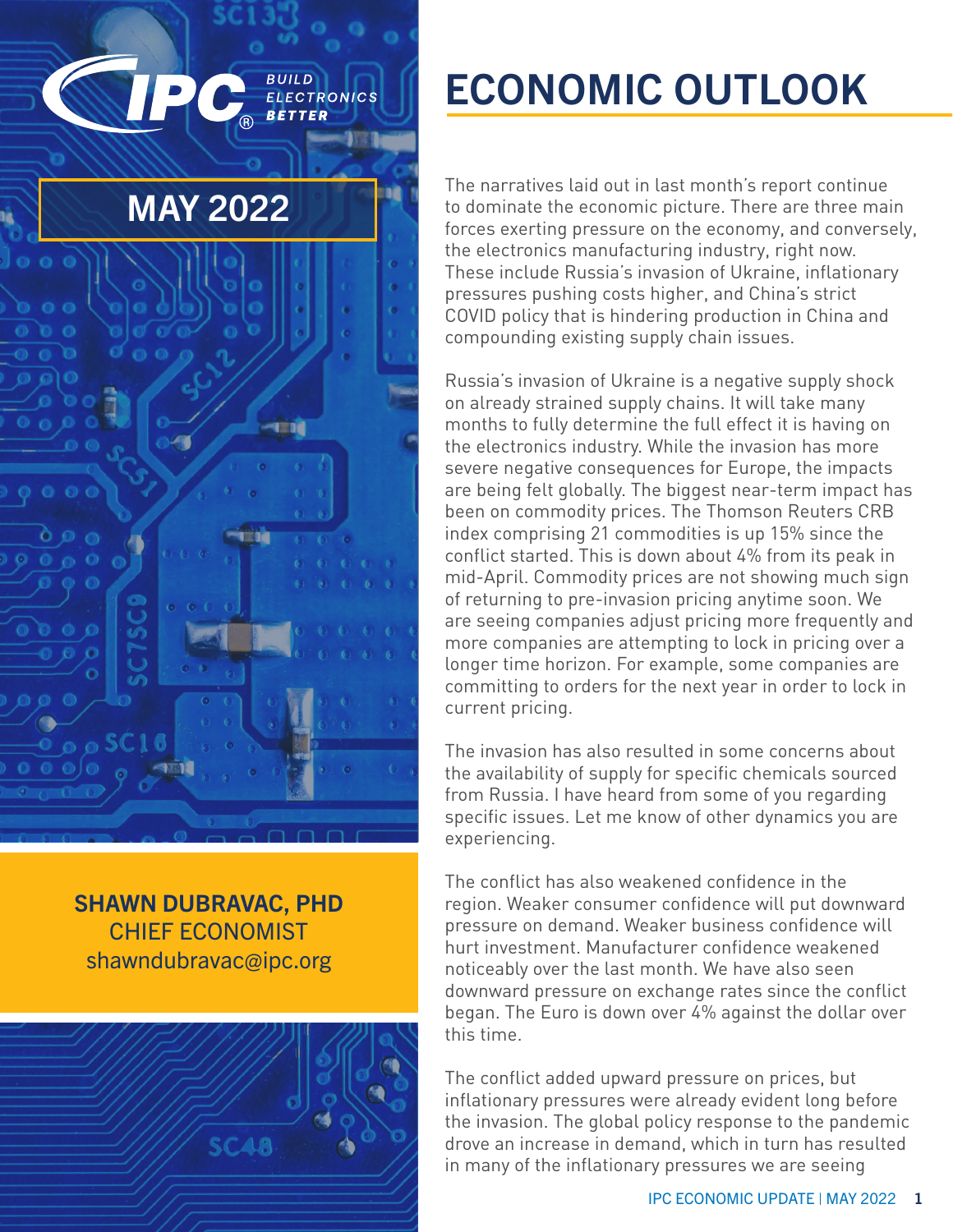today. Central banks are moving quickly to combat inflation by raising rates. The Federal Reserve, Bank of England and Bank of Canada have all delivered rate hikes in the past four to six weeks. The Fed will likely increase its target Fed Funds rate by 50 basis points at the next Fed meeting held in the first week of May and perhaps make the same move again in its June meeting.

Aggressive rate hikes will put downward pressure on demand which should help better balance supply and demand, but this will take some time. Inflationary pressures remain acute. In the U.S., inflation in March recorded the highest year-onyear rate in 40 years (December 1981). And the rise probably is not over. Year-over-year inflation rates will likely peak next month, but even after this, prices will remain high. We are already seeing some negative consequences of higher prices. Retail sales in March were mixed as consumers shifted spending as a result of high inflation. Sales at gas stations were up 8.9%. Adjusted for inflation, overall retail sales declined 0.7% in March. In Europe, inflation in March was also high at 7.5%.

As we noted last month, another major risk for the electronics manufacturing supply chain is the rising COVID rates in China. China is battling its largest outbreak of COVID since the beginning of

the pandemic. China has a very strong zero-COVID policy that it enforces by shutting down swaths of the economy when COVID outbreaks occur. Moreover, China has thus far relied on an inferior vaccination and has a very large population to vaccinate. Shanghai is reporting its highest death rates. The city has struggled to provide fresh food and other necessities to individuals confined to their homes.

Currently, COVID restrictions are being tightened even further after weeks of strict lockdowns. Production delays are mounting. China's Ministry of Industry and Information Technology recently called for prioritizing the resumption of work at hundreds of major businesses in key industries like chips, biopharma, and equipment manufacturing, but restrictions have made it difficult to get all workers back. Most supply chains will be impacted through the end of the year.

Downside risks have increased but a recession is still unlikely in the United States in 2022. The risks of a recession in 2023 have increased somewhat. In Europe, the probability of a recession in major economic markets has increased. Several countries will see flat quarterly growth for several consecutive quarters which could easily turn negative and result in a recession in 2022.

**The Euro Area economy is now expected to grow 2.7% in 2022, down from an expected 4% prior to Russia's invasion of Ukraine.**

**The median duration of unemployment in the U.S. fell to roughly 7.5 weeks, lower than it was pre-pandemic. The labor market is very tight and will remain tight in the coming months.**

**Food and energy costs rose in the aftermath of the invasion, pushing inflation to a new 40-year high. Euroarea inflation was 7.5% in March 2022.**

 $2.7\%$  |  $7.5$  |  $8.5\%$  |  $-7.5\%$ 

**Industrial production in Shanghai fell 7.5% year-over-year, the first monthly drop in two years.**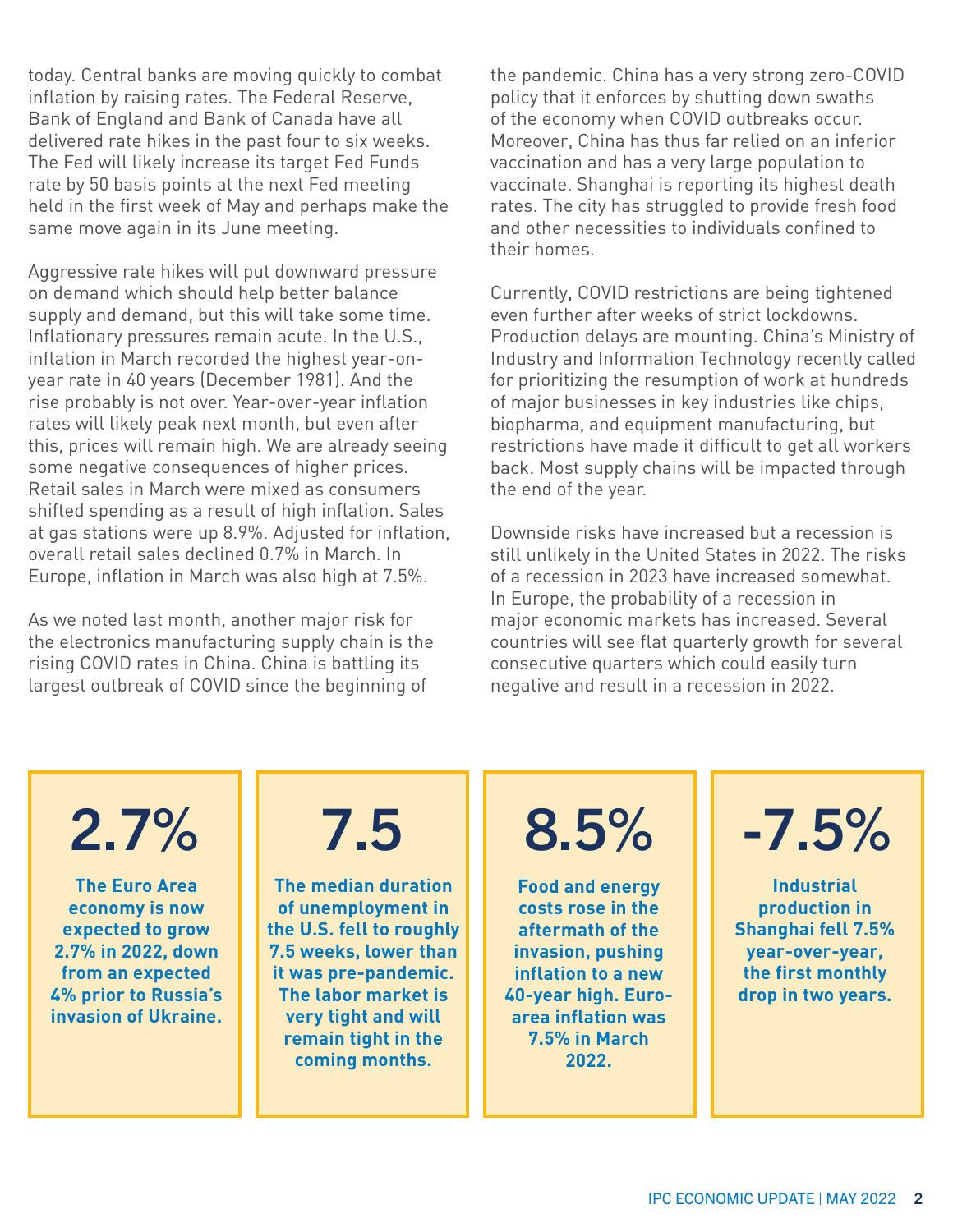# U.S. OUTLOOK

# ECONOMIC GROWTH

The U.S. economy is on track to expand just under 1% in the first quarter of 2022. Two areas are weighing to the downside: inventory investment and net exports. Inventory investment added 5.3 percentage points of growth in the fourth quarter so some cooling is expected. Net exports will likely shave two percentage points from GDP growth in the quarter. A slowdown in exports highlights slowing growth abroad while at the same time imports were strong as domestic demand remains positive. Slow growth in the first quarter does not signal recession but it does highlight a more challenging economic environment ahead with less stimulus and more restrictive monetary policy. We have lowered our growth projections three-tenths of a percentage point to 3.2% for 2022.



|                      | 2022<br><b>ECONOMIC GROWTH</b><br>(GDP % Change) | 2023<br><b>ECONOMIC GROWTH</b><br>(GDP % Change) | 2022<br><b>EXCHANGE RATE</b><br>(v. USD) | 2023<br><b>EXCHANGE RATE</b><br>(v. USD) |
|----------------------|--------------------------------------------------|--------------------------------------------------|------------------------------------------|------------------------------------------|
| <b>UNITED STATES</b> | 3.2%                                             | 2.3%                                             | N/A                                      | N/A                                      |
| <b>CANADA</b>        | 3.7%                                             | 3.1%                                             | 1.25                                     | 1.25                                     |
| <b>MEXICO</b>        | 1.8%                                             | 2.4%                                             | 20.65                                    | 20.97                                    |
| <b>EURO AREA</b>     | 2.7%                                             | 2.4%                                             | 1.13                                     | 1.17                                     |
| <b>CHINA</b>         | 5.0%                                             | 5.2%                                             | 6.47                                     | 6.37                                     |

# EMPLOYMENT

The economy added 431,000 new jobs in March and figures from January and February were revised up 95,000 jobs. Similar to last month, the largest gains were in leisure & hospitality (112,000), professional & business services (102,000 jobs including temps), and education and health services (53,000). Manufacturing saw solid growth, adding 38,000 new jobs in the month. Payrolls are rising quickly, but are still about 1.6 million below pre-pandemic levels. The manufacturing sector is roughly 129,000 jobs below its pre-pandemic levels. The unemployment rate fell from 3.8% in February to 3.6% in March. Civilian employment, an alternative measure that includes small-business start-ups, increased by 736,000. The median duration of unemployment fell to roughly 7.5 weeks, lower than it was pre-pandemic. The labor market is very tight and will remain tight in the coming months.



- 12 per. Mov. Avg. (U.S. Unemployment Rate)

IPC ECONOMIC UPDATE | MAY 2022 3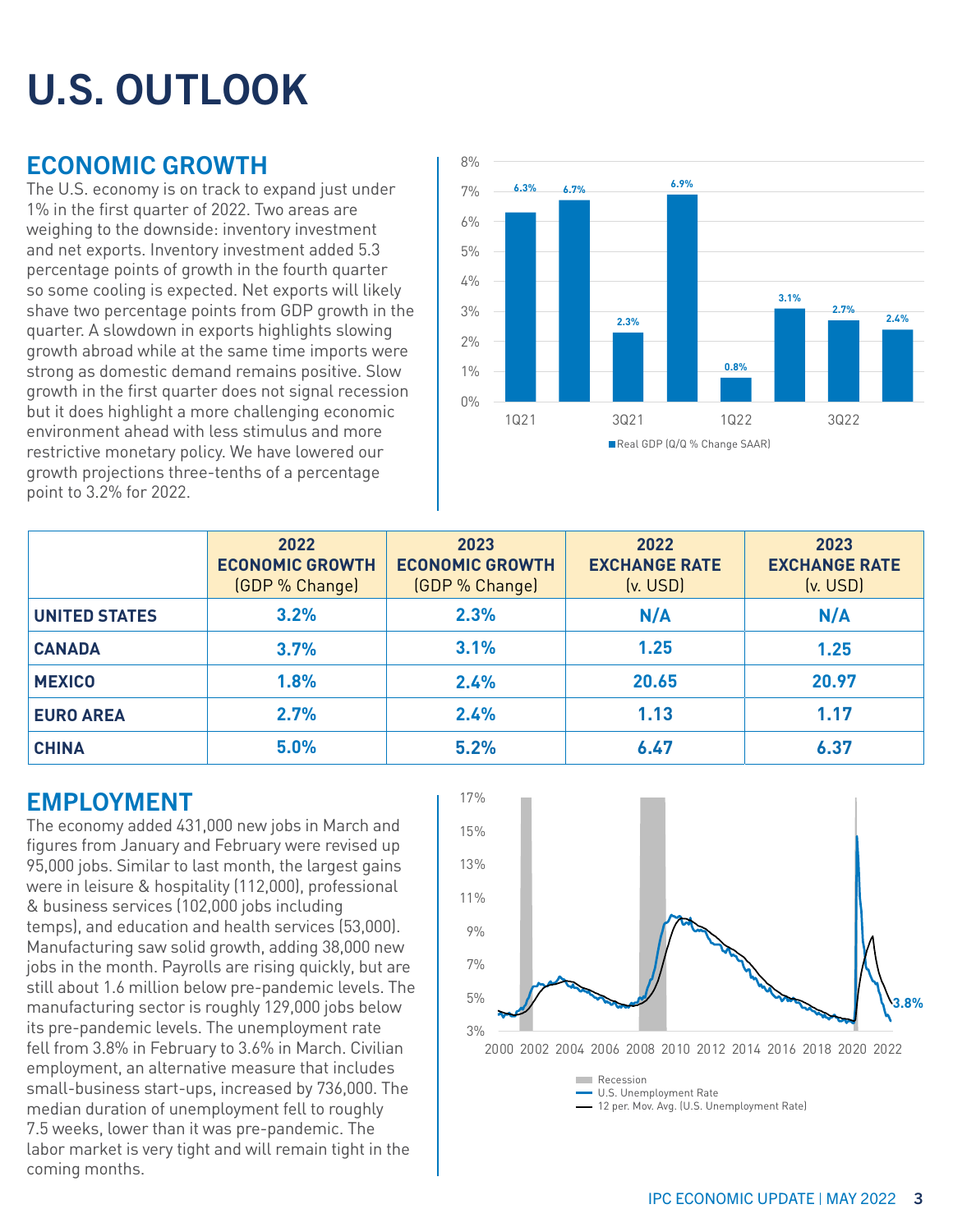# SENTIMENT

Consumer sentiment has been deteriorating in recent months as consumers internalize higher prices and a weakening economic environment. Recent data is mixed. The daily index from Morning Consult is down in April while the University of Michigan index improved. The University of Michigan measure jumped 10.6% in the first half of the month, though it remains below the reading in January and lower than in any prior month in the past decade. April gains were entirely driven by improvements in the Expectations Index. Personal financial expectations jumped 17.2%, driven by a tight labor market and expectations for higher wages. Consumers under the age of 45 expect wages to grow 5.3%, the largest expected gain in more than three decades. Though even this high rate is not keeping up with inflation. Gas prices have receded somewhat from their March peaks which could also be contributing to improved sentiment. While big increases in nominal wages are expected, inflation remains a key concern for consumers.

# TRADE-WEIGHTED U.S. DOLLAR INDEX

The U.S. dollar rose in March and in the early weeks of April, boosted in part by Russia's invasion of Ukraine. The other driving force is the hawkish tone being set by the Federal Reserve. Financial markets expect the Fed to aggressively tighten monetary policy which should drive the U.S. dollar over the mediumterm. Many central banks around the world are likely to get more aggressive with rate hikes in an effort to combat uncomfortably high inflation. The Federal Reserve, Bank of England and Bank of Canada have all delivered rate hikes in the past four to six weeks. Europe's proximity and exposure to the Russia-Ukraine war are likely to put downward pressure on the euro and other Eastern European currencies.

# MANUFACTURERS' SENTIMENT (PMI)

The U.S. manufacturing sector expanded in March for the 22nd consecutive month. The headline PMI did decline 1.5 percentage points to the lowest level since September 2020. The New Orders Index fell 7.9 percentage points to 53.8. Some of this decline was a result of weaker export orders - a sign that global growth is slowing. Inflationary pressures continue to be a key pain point. The Prices Index registered 87.1, up 11.5 percentage points compared to the February figure of 75.6. Strong demand and tight supply are enabling manufacturers and suppliers to negotiate higher prices.







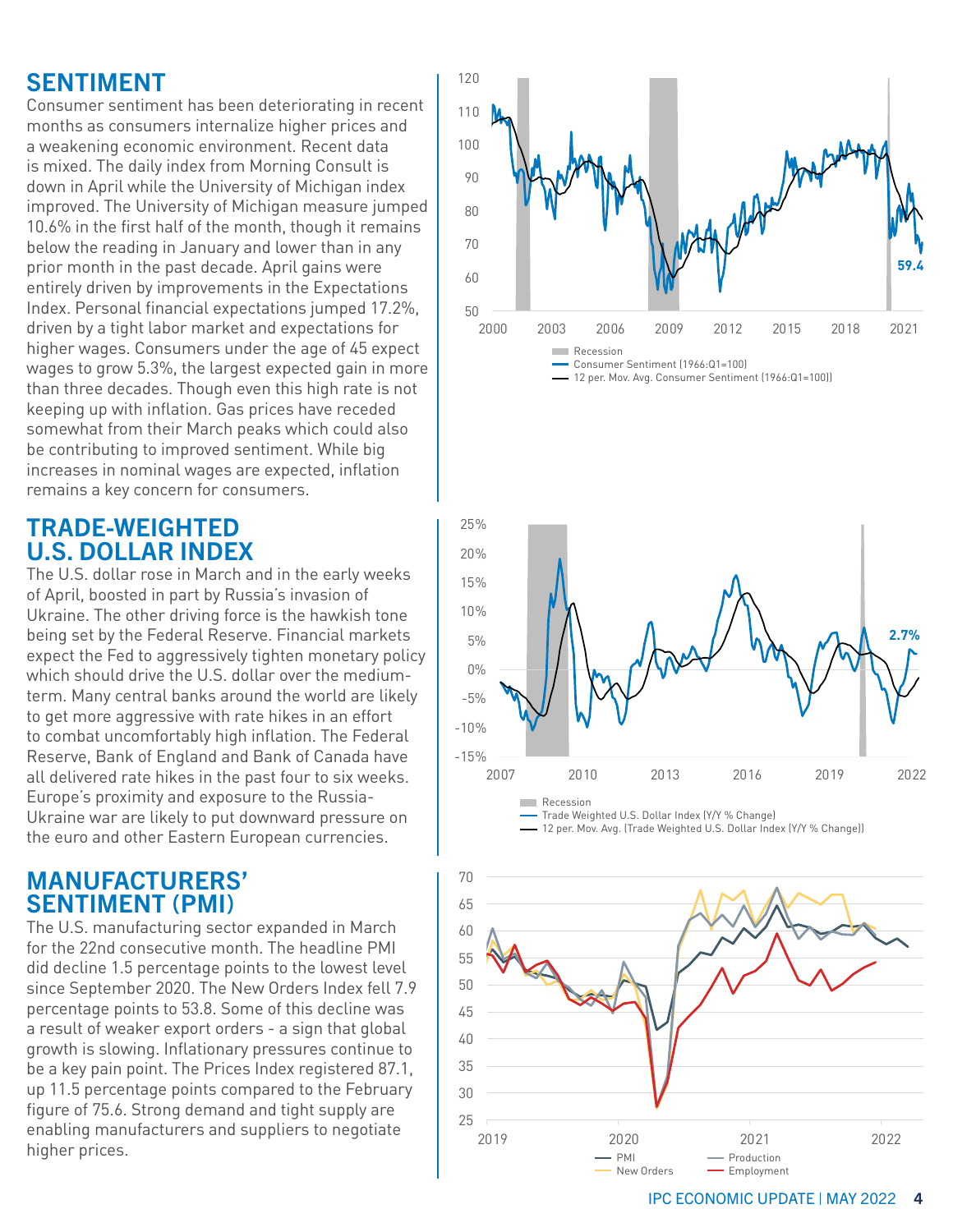# U.S. END MARKETS FOR ELECTRONICS

Industrial production rose a strong 0.9% in March and is up 5.5% over the last year. Manufacturing recorded solid performance thanks to auto manufacturing, rising 0.9% as well. The auto sector jumped 7.8%, while nonauto manufacturing was up 0.4%. Auto production is up 3.9% in the past year, while non-auto manufacturing is up 5.0%. The mining sector, which includes oil rigs, rose a solid 1.7% during the month as it continues to gain momentum with high oil prices and a less restrictive federal government.



# AUTOMOTIVE PRODUCTS

Auto production fell 7.8% in March. Production is up 3.5% over the last year but the sector is volatile and parts shortages have curtailed production gains.



# TRANSIT EQUIPMENT

Transit equipment production rose 5.2% over the last month. The sector is up 1.5% over the last year and 3.4% from prepandemic levels.



### INFORMATION PROCESSING & RELATED EQUIPMENT

Production in the information processing and related equipment sector increased by 0.1% in the month. The sector is up 6.1% over the last year and 7.6% from the start of the pandemic.



## INDUSTRIAL & OTHER EQUIPMENT

The industrial sector moved 0.9% higher during the last month. The sector is up 6.5% over the last year and up 5.1% from the start of the pandemic.



## **DEFENSE** & SPACE EQUIPMENT

The defense and space equipment segment rose 1.1% last month. The sector is up 9.3% over the last year and 19.8% over the last two years.



- 12 per. Mov. Avg. (Industrial Production: Manufacturing (Y/Y % Change))



Industrial Production: Automotive products (Y/Y % Change)

12 per. Mov. Avg. (Industrial Production: Automotive Products (Y/Y % Change))

# Manufacturing Manufacturing Automotive Products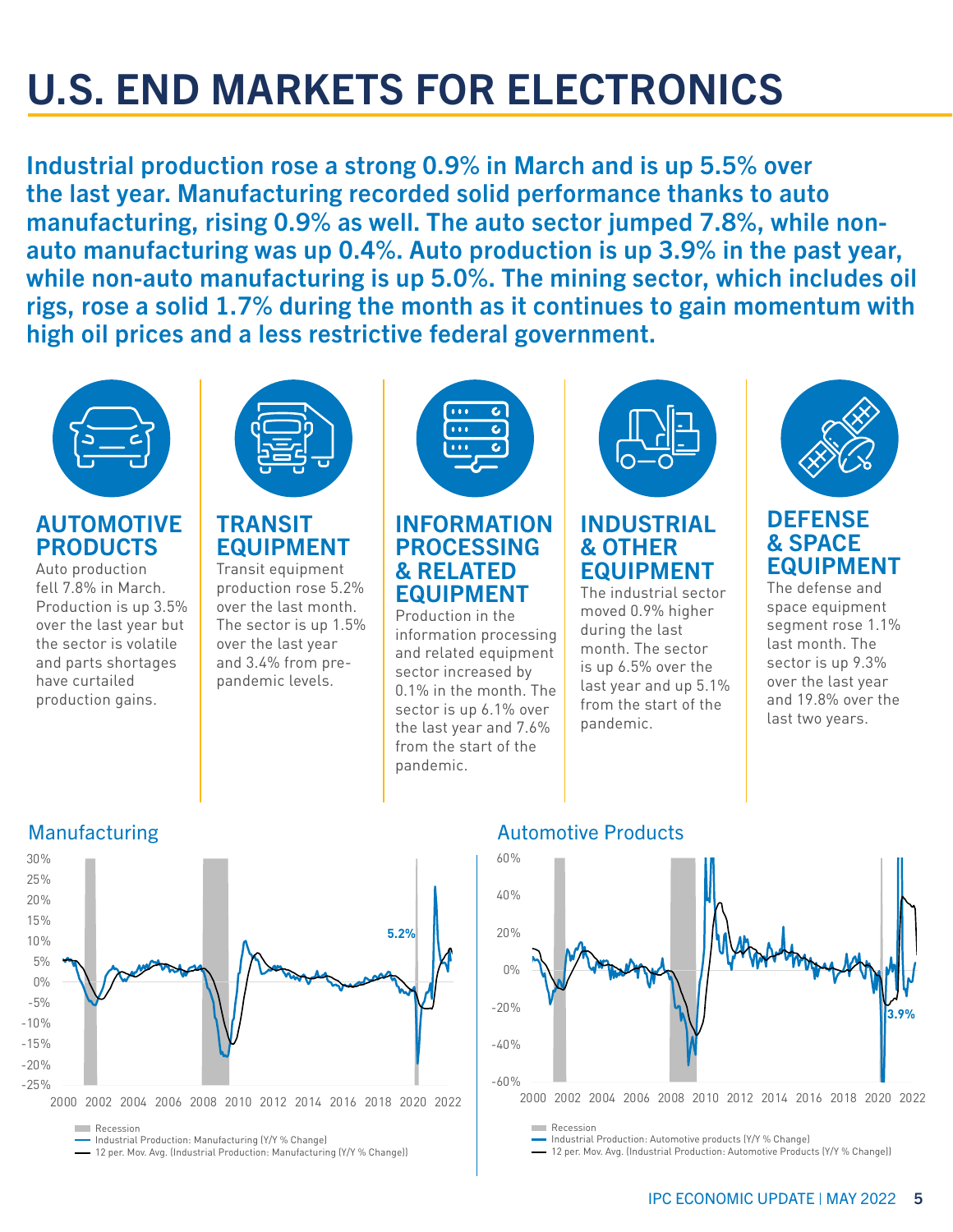

### Business Transit Equipment (Y/Y % Change)

Industrial Production: Business Transit equipment (Y/Y % Change)

12 per. Mov. Avg. (Industrial Production: Business Transit equipment (Y/Y % Change))

### Industrial & Other Equipment (Y/Y % Change) Defense & Space Equipment (Y/Y % Change)



**Recession** 

- Industrial Production: Industrial and other equipment (Y/Y % Change)
- 12 per. Mov. Avg. (Industrial Production: Industrial and other equipment (Y/Y % Change))

#### Information Processing & Related Equipment (Y/Y % Change)



Industrial Production: Information processing and related equipment (Y/Y % Change) 12 per. Mov. Avg. (Industrial Production: Information processing and related equipment (Y/Y % Change))



Industrial Production: Defense and space equipment (Y/Y % Change)

12 per. Mov. Avg. (Industrial Production: Defense and space equipment (Y/Y % Change))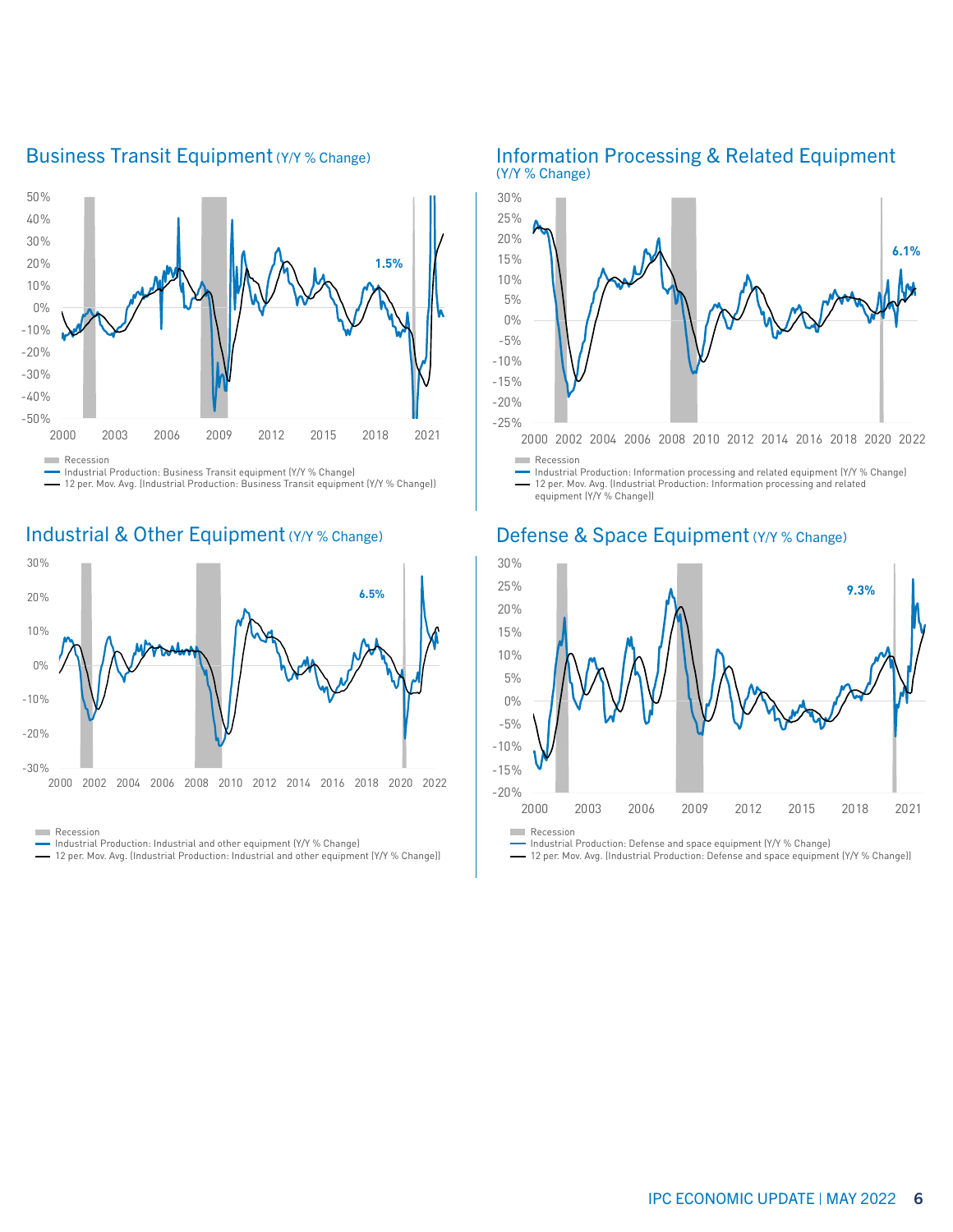# MANUFACTURING CAPACITY UTILIZATION

Overall capacity utilization increased during March, rising from 77.7% to 78.3%. Manufacturing capacity rose from 78.1% to 78.7%. Manufacturing capacity utilization is 4.2% above pre-pandemic levels. Computer and electronic production capacity utilization rose 0.2% to 76.9% and is 4.3% above pre-pandemic levels. Electrical equipment, appliances and components utilization rose 0.9% to 83.3%. Capacity utilization for the motor vehicles and parts sector rose 7.8% to 72% but is still down 4.3% from pre-pandemic levels. Finally, utilization in the aerospace and miscellaneous transportation equipment sector rose 1.8% to 75.2%. This is 16.3% above prepandemic levels.

### **76.9**  50 55  $60$ 65 70 75 80 85 90 2000 2002 2004 2006 2008 2010 2012 2014 2016 2018 2020 2022 **Recession** Capacity Utilization: Durable Manufacturing: Computer and electronic product

12 per. Mov. Avg. (Capacity Utilization: Durable Manufacturing: Computer and

#### electronic product) Motor Vehicles & Parts



**Recession** 

- Capacity Utilization: Durable Manufacturing: Motor vehicles and parts
- 12 per. Mov. Avg. (Capacity Utilization: Durable Manufacturing: Motor vehicles and parts)

### **Manufacturing (NAICS)**



### Electrical Equipment, Appliance, & Component



Capacity Utilization: Durable Manufacturing: Electrical equipment, appliance, and component 12 per. Mov. Avg. (Capacity Utilization: Durable Manufacturing: Electrical equipment, appliance, and component)

## Aerospace & Miscellaneous Transportation Equipment



12 per. Mov. Avg. (Capacity Utilization: Durable Manufacturing: Aerospace and miscellaneous transportation equipment)

#### IPC ECONOMIC UPDATE | MAY 2022 7

### Computer & Electronic Product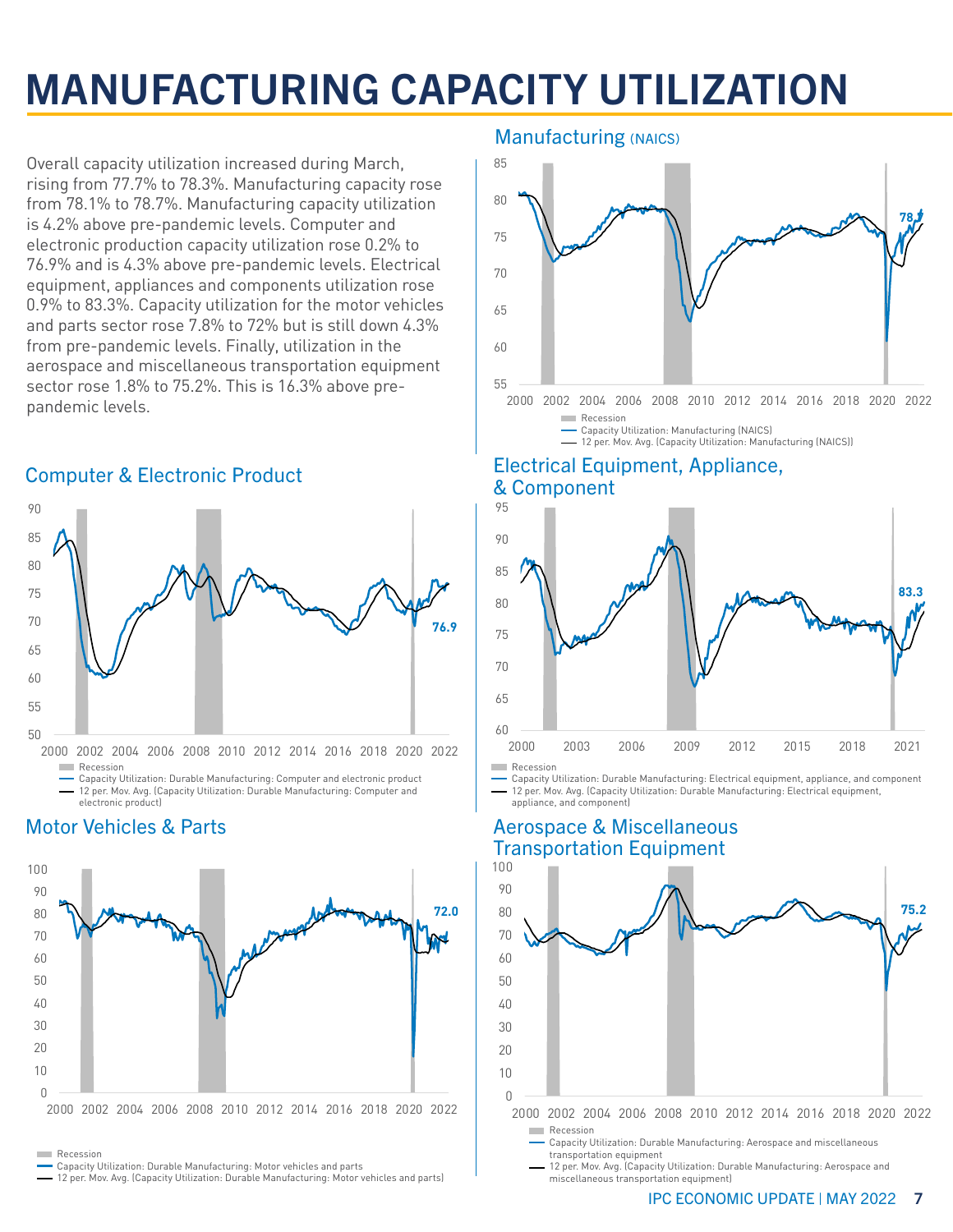# EUROPEAN OUTLOOK

# ECONOMIC GROWTH

We have lowered our 2022 forecast for economic growth in Europe as the Russian-Ukraine conflict continues. We now expect GDP growth of just 2.7% in 2022 and 2.4% in 2023. We had expected economic growth of 4% prior to the invasion. Spiking food and energy prices are cutting into household consumption and economic uncertainty will restrain investment. The war is a supply shock that reduces economic output and raises prices. The probability of a recession this year in Europe has increased. Many countries will see flat growth for several quarters which could easier deteriorate into a recession. If Russian gas supplies were to be cut, either by Russia or as part of expanded sanctions, many European economies would suffer a sharp decline. Germany for example buys nearly 60% of its natural gas from Russia.



|                  | Q/Q PERCENTAGE CHANGE |        |        | Y/Y PERCENTAGE CHANGE |         |              |        |        |
|------------------|-----------------------|--------|--------|-----------------------|---------|--------------|--------|--------|
|                  | 202101                | 202102 | 202103 | 202004                | 202101  | 202102       | 202103 | 202104 |
| <b>EURO AREA</b> | $-0.1%$               | 2.2%   | 2.3%   | 0.3%                  | $-0.9%$ | 14.6%        | 4.0%   | 4.6%   |
| <b>EU (27)</b>   | 0.1%                  | 2.1%   | 2.2%   | 0.4%                  | $-0.9%$ | 14.0%        | 4.2%   | 4.8%   |
| <b>GERMANY</b>   | $-1.7%$               | 2.2%   | 1.7%   | $-0.3%$               | $-2.8%$ | 10.4%        | 2.9%   | 1.8%   |
| <b>FRANCE</b>    | 0.2%                  | 1.3%   | 3.1%   | 0.7%                  | 1.7%    | <b>19.0%</b> | 3.5%   | 5.4%   |
| <b>ITALY</b>     | 0.3%                  | 2.7%   | 2.5%   | 0.6%                  | $-0.1%$ | 17.6%        | 3.9%   | 6.2%   |
| <b>SPAIN</b>     | $-0.7%$               | 1.2%   | 2.6%   | 2.0%                  | $-4.3%$ | <b>17.7%</b> | 3.4%   | 5.2%   |

|                    | <b>2022 ECONOMIC GROWTH</b><br><b>(GDP % CHANGE)</b> | <b>2023 ECONOMIC GROWTH</b><br><b>(GDP % CHANGE)</b> |  |  |  |  |
|--------------------|------------------------------------------------------|------------------------------------------------------|--|--|--|--|
| <b>EURO AREA</b>   | 2.7%                                                 | 2.4%                                                 |  |  |  |  |
| <b>GERMANY</b>     | 2.3%                                                 | 2.7%                                                 |  |  |  |  |
| <b>FRANCE</b>      | 3.1%                                                 | 2.1%                                                 |  |  |  |  |
| <b>NETHERLANDS</b> | 3.0%                                                 | 1.9%                                                 |  |  |  |  |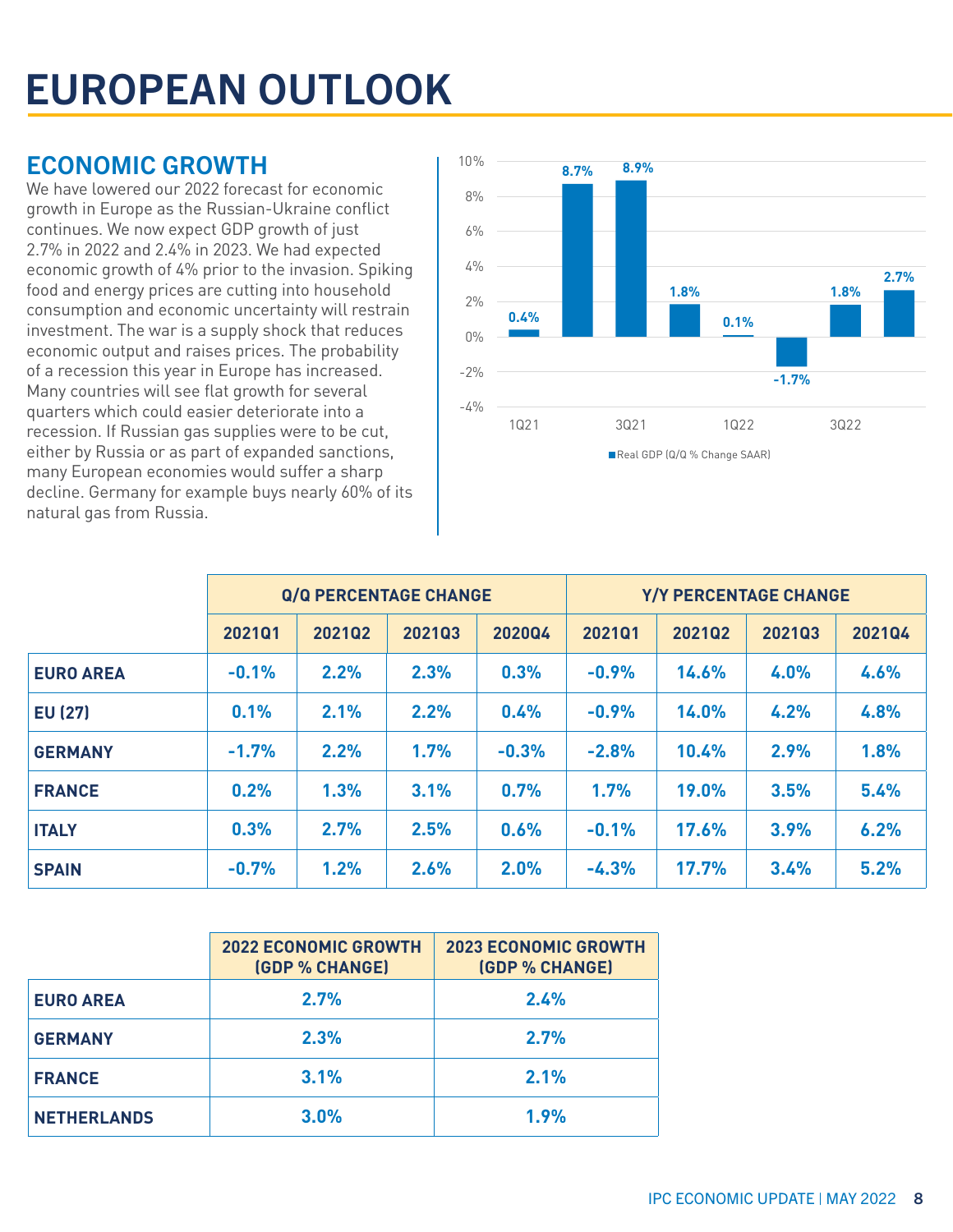# EMPLOYMENT

In February, the euro area seasonally-adjusted unemployment rate was 6.8%, down from 6.9% in the prior month and from 8.2% in February 2021. The EU unemployment rate was 6.2% in February 2022, down from 6.3% in January 2022 and from 7.5% in February 2021. The unemployment rate of 6.2% is the lowest in 14 years. Spain recorded the highest unemployment rate in February at 12.6%, followed by Greece at 11.9%. Czechia reported the lowest unemployment rate in the EU at 2.4%, followed by Germany, Malta, and Poland, all below 3.1%.



### MANUFACTURERS' SENTIMENT (PMI)

The Eurozone manufacturing sector slowed in March, the first sign of how the industry is being impacted by the Russia-Ukraine war. Business confidence fell to its weakest levels since May 2020 and demand showed signs of slowing. The S&P Global Eurozone Manufacturing PMI fell to 56.5, the lowest level in 14 months. The Eurozone Manufacturing Output Index fell to 53.1, the lowest level in 21 months. Both of these metrics suggest expansion in the European manufacturing sector, but the drag of geopolitical uncertainty is evident. Costs pressures worsened during the month as rising commodity and energy prices compounded already difficult supply chain challenges. The state of the Cone PMI and Cone PMI

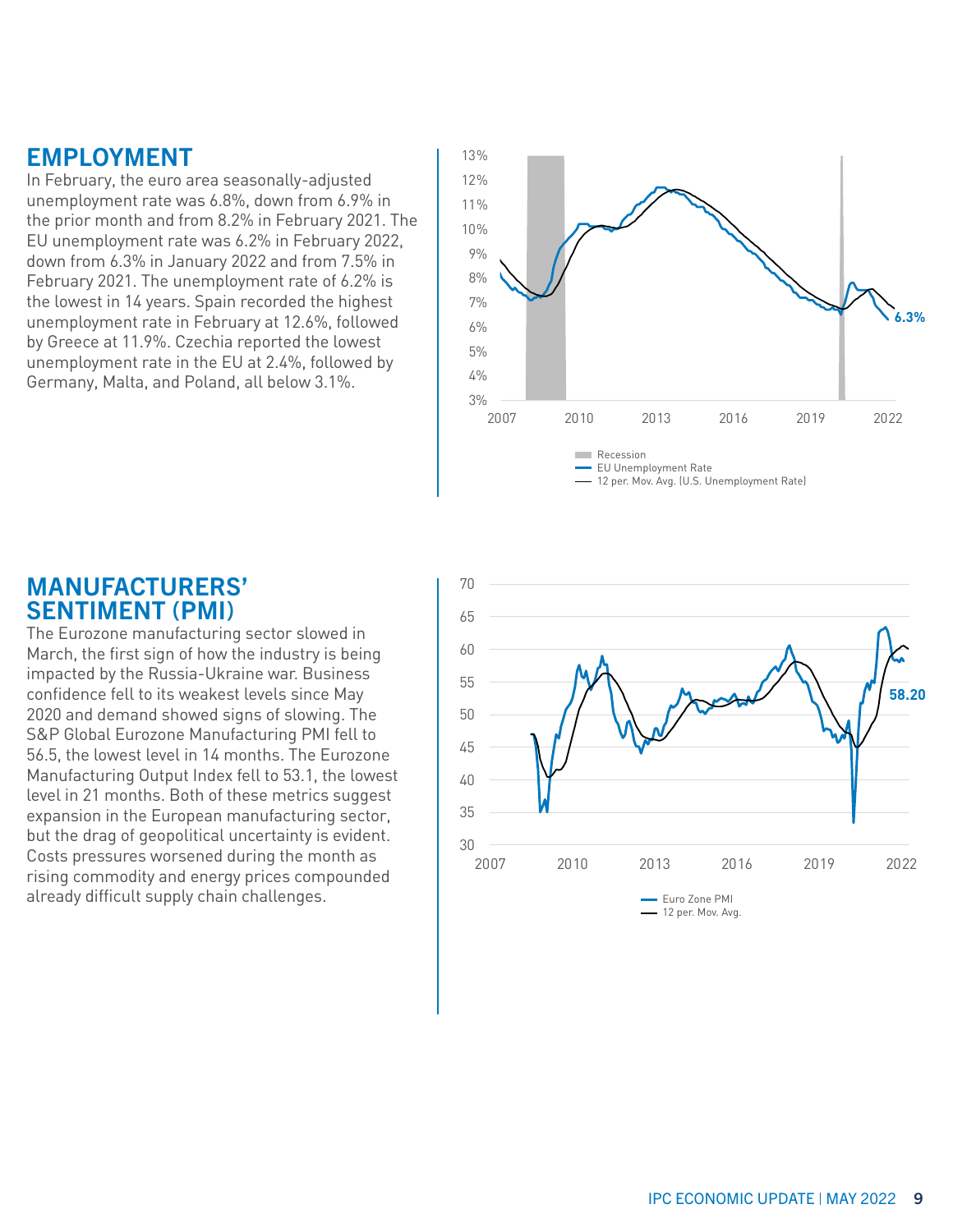# E.U. END MARKETS FOR ELECTRONICS

# Manufacturing output rose 0.7% in February. Manufacturing output is up 2.6% over the last year and up 3% since the start of the pandemic.



The electronics industry, which includes categories such as components, loaded boards, computers, communications equipment and consumer electronics, saw output increase 1.2% during the month. The sector is up 17% from pre-pandemic levels.



# MOTOR VEHICLES

The motor vehicle manufacturing production index declined 0.3% in February. Auto production continues to be hampered by supply shortages. Auto production in the European Union remains off 12.1% from a year ago and 30% from pre-pandemic levels.



The air and spacecraft manufacturing sector rose 1.5% in February. The segment is up 10.4% over the last year but off 19.7% over the last two years.



European Union Manufacturing Output (Y/Y % Change) 12 per. Mov. Avg.

# E.U. Manufacturing Output **E.U. Manufacture of Motor Vehicles**